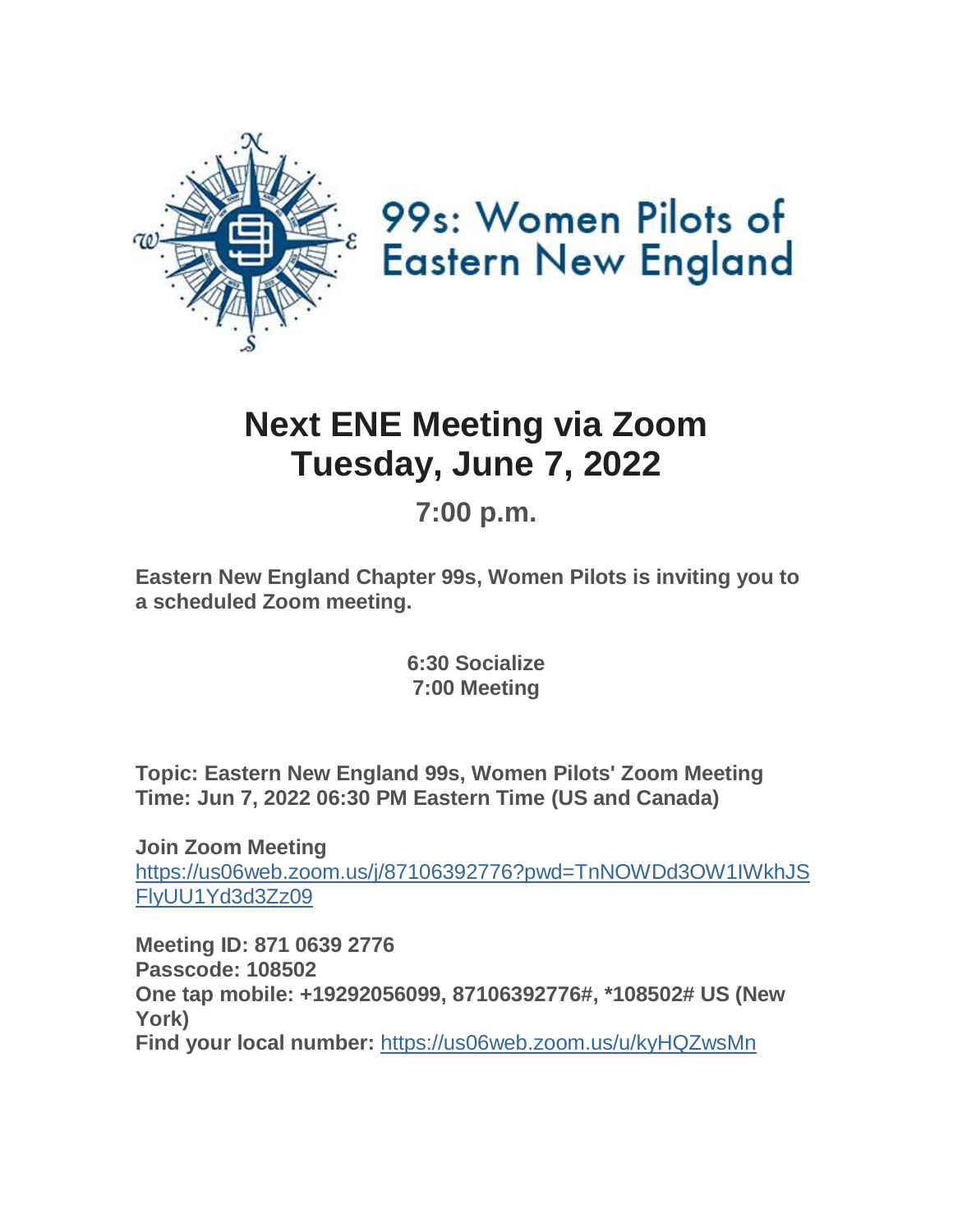**Agenda:** [https://mcusercontent.com/8f1693d56698349f3356ded0c/files/](https://mcusercontent.com/8f1693d56698349f3356ded0c/files/8fa1e94f-eccb-0694-8f4c-1f2fdf4090ec/2022_06_07_Agenda.pdf) [8fa1e94f-eccb-0694-8f4c-1f2fdf4090ec/2022\\_06\\_07\\_Agenda.pdf](https://mcusercontent.com/8f1693d56698349f3356ded0c/files/8fa1e94f-eccb-0694-8f4c-1f2fdf4090ec/2022_06_07_Agenda.pdf)

```
✈ ✈ ✈ ✈ ✈ ✈ ✈ ✈ ✈ ✈ ✈ ✈ ✈ ✈ ✈ ✈ ✈ ✈ ✈ ✈ ✈ ✈ ✈ 
               \star\Box \star\Box \star\Box \star\Box
```
#### **Vermont Aviators Association Events**

**The Vermont Aviators Association is planning a nice line up of events at Franklin State and Rutland airports this year. Ryan Bliss, President of VT Aviators Association, is very excited about the 99s and would love to have us participate in any of these events. I know this is short notice for June 4 and 12, but if any of you would like to represent the 99's at any of these events, we would love to have representation. From Ryan: "We will have a table ready and waiting for you if you decide at the last minute to come to RUT and we will also have a table available to you at our future events. I think your organization has an amazing history and a great mission and we will do everything possible to support the Ninety-Nines." We have one volunteer so far for 6/12, Scarlet Morse, one of our VT members; thank you, Scarlet! It would be great if we could get a few people to join her. Please contact Beth Young (**[elizabethyoung1989@gmail.com](mailto:elizabethyoung1989@gmail.com)**) if you are interested in participating.**

#### **Franklin County State Airport Food Truck Festival**

- **Date/time: Saturday, June 4, 11a-3p**
- **Food trucks:** [Mo's Backyard BBQ](https://www.facebook.com/MosBackyardBBQ)**,** [Glory Burger](https://gloryburgervt.wixsite.com/website)**,** [Taco Truck All](https://www.tacotruckallstars.com/)  [Stars](https://www.tacotruckallstars.com/)**, Ben & Jerry's**
- **Activities: Helicopter rides from** [North Country Heli-Flite](http://northcountryheliflite.com/)
- **Raffle to win** [Parmetheus™ G3 Par 36 LED Landing](https://flywat.com/collections/led-aircraft-landing-taxi-lights/products/parmetheus%E2%84%A2-g3)  [Light](https://flywat.com/collections/led-aircraft-landing-taxi-lights/products/parmetheus%E2%84%A2-g3) **from** [Whelen Aerospace Technologies](https://flywat.com/)
- **Photography by** [Stina Booth Photographer](https://www.stinabooth.com/)
- **Facebook event page:** <https://fb.me/e/4jyTW3OyN>
- **Event sponsor: Whelen Aerospace Technologies**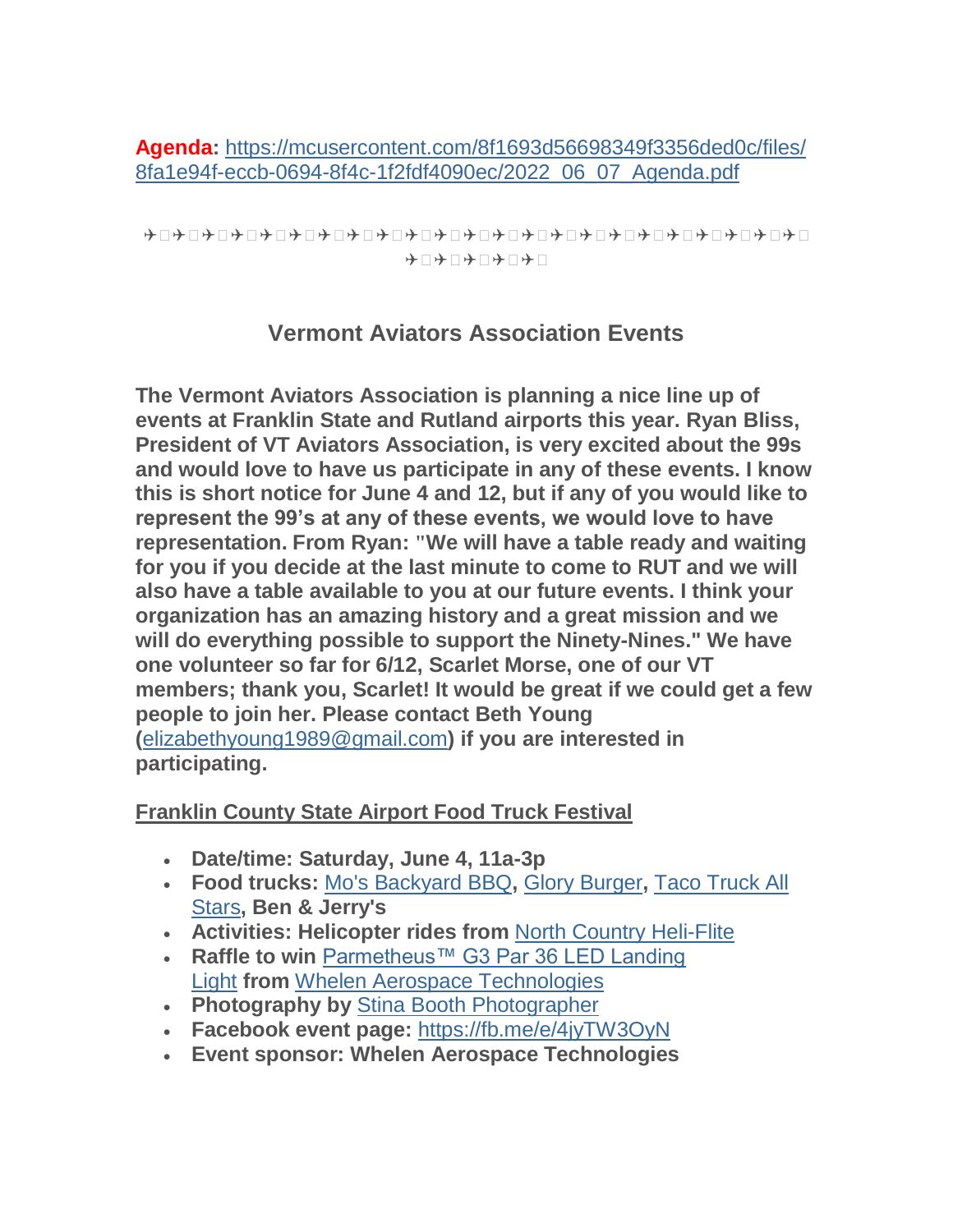#### **Rutland Airport Food Truck Festival**

- **Date/time: June 12, 11a-3p**
- **Food trucks:** [The Rollin' Rooster](https://www.therollinrooster.com/)**,** [True Texas](https://truetexassmokehouse.com/)  [Smokehouse](https://truetexassmokehouse.com/)**,** [Squeels on Wheels BBQ](https://www.squeelsonwheels.com/)**, Ben & Jerry's**
- **Activities: Helicopter rides from** [North Country Heli-Flite](http://northcountryheliflite.com/)
- **Free pilot workshop 10-11a: Maintaining Aircraft Wheels & Brakes, Scott Draper A&P/IA, SD Air Service Hangar, email** [VermontAviators@gmail.com](mailto:VermontAviators@gmail.com) **to register**
- **Raffle prizes: airline tickets from** [Cape Air,](https://www.capeair.com/) [LED landing](https://flywat.com/collections/led-aircraft-landing-taxi-lights/products/parmetheus%E2%84%A2-g3)  [light](https://flywat.com/collections/led-aircraft-landing-taxi-lights/products/parmetheus%E2%84%A2-g3) **from** [Whelen Aerospace Technologies](https://flywat.com/)**, Avionics Services from** [Green Mountain Avionics](http://www.greenmountainavionics.com/)**, oil change from** [SD Air Service](https://sdairservice.net/)
- **Photography by** [Donna Wilkins Photography](https://www.donnawilkinsphotography.com/)
- **Facebook event page:** <https://fb.me/e/2qM2TxGv6>
- **Event sponsors: Cape Air, Whelen Aerospace Technologies, Green Mountain Avionics, Brown's Auto Salvage, Primo Corp., SD Air Service Corp.**

#### [Vermont Aviators Association](https://www.facebook.com/Vermont-Aviators-Association-Inc-101703872549311) **2022 Season Schedule for Food Truck Festival Fly-Ins**

- **June 4 @KFSO**
- **June 12 @KRUT**
- **July 10 @KFSO**
- **July 24 @KRUT**
- **August 14 @KRUT**
- **August 21 @KFSO**
- **September 11 @KRUT**
- **September 17 @KRUT (STOL competition)**
- **October 2 @KRUT**